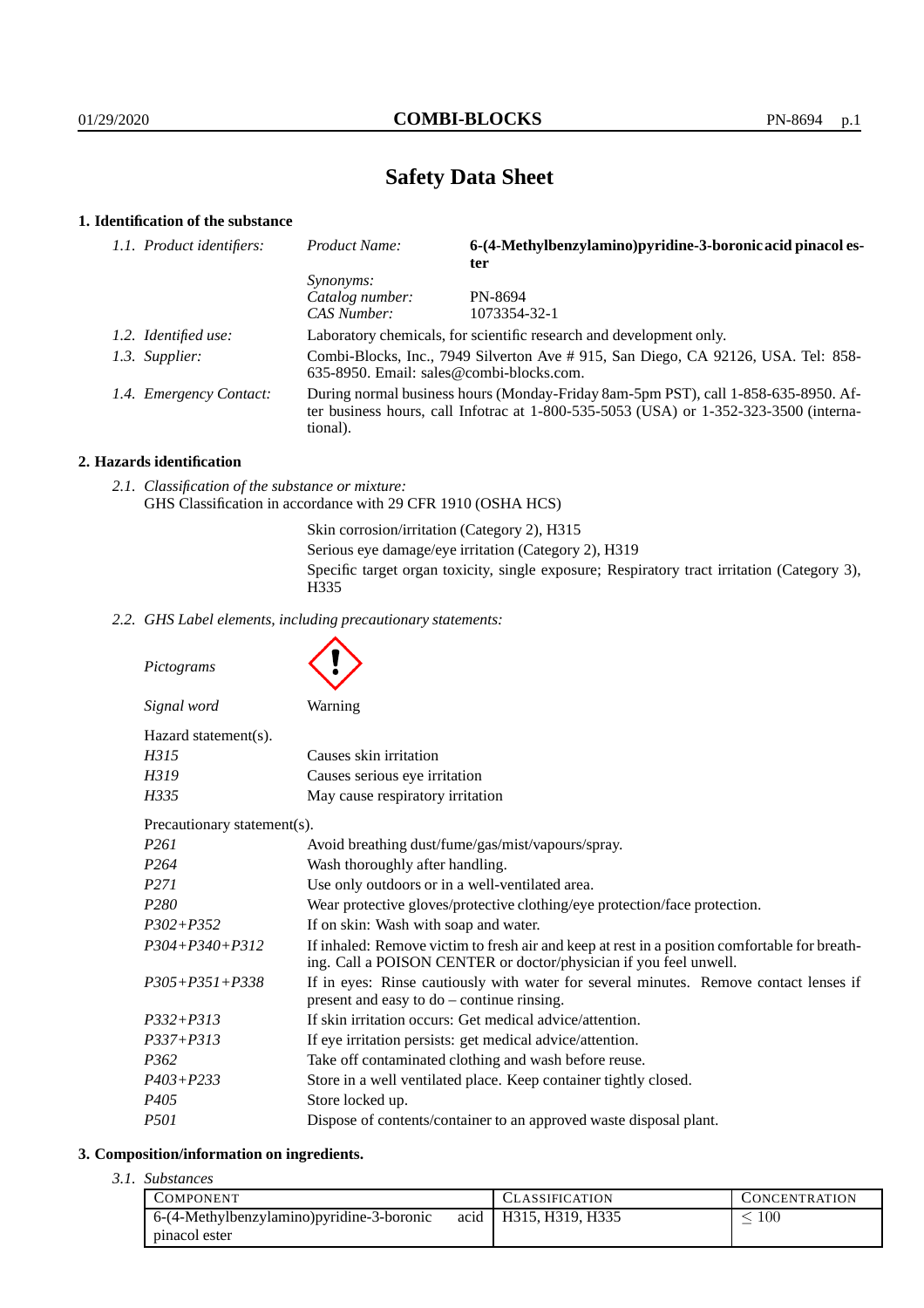See Section 2 for full text of hazard statements.

### **4. First aid measures**

*4.1. Description of first aid measures.*

| General advice:          | Consult a physician. Show this safety data sheet to the doctor in attendance. Move out of<br>dangerous area.                                         |
|--------------------------|------------------------------------------------------------------------------------------------------------------------------------------------------|
| If inhaled:              | Remove victim to fresh air and keep at rest in a position comfortable for breathing. Call a<br>POISON CENTER or doctor/physician if you feel unwell. |
| In case of skin contact: | Wash with soap and water.                                                                                                                            |
| In case of eye contact:  | Rinse cautiously with water for several minutes. Remove contact lenses if present and<br>easy to $do$ – continue rinsing.                            |
| If swallowed:            | Wash out mouth with copious amounts of water for at least 15 minutes. Seek medical<br>attention.                                                     |

- *4.2. Most important symptoms and effects, both acute and delayed:* See Section 2.2 and/or in Section 11.
- *4.3. Indication of any immediate medical attention and special treatment needed:* No data.

### **5. Fire fighting measures**

- *5.1. Extinguishing media:* Use dry sand, dry chemical or alcohol-resistant foam for extinction.
- *5.2. Special hazards arising from the substance or mixture:* Carbon monoxide, nitrogen oxides.
- *5.3. Advice for firefighters:* Wear self-contained breathing apparatus for firefighting if necessary.
- *5.4. Further information:* No data available.

# **6. Accidental release measures**

- *6.1. Personal precautions, protective equipment and emergency procedures:* Ensure adequate ventilation. Use personal protective equipment.
- *6.2. Environmental precautions:* Should not be released into the environment. See Section 12 for additional ecological information.
- *6.3. Methods and materials for containment and cleaning up:* Sweep up or vacuum up spillage and collect in suitable container for disposal. *6.4. Reference to other sections:*
	- Refer to protective measures listed in Sections 8 and 13.

### **7. Handling and storage**

- *7.1. Precautions for safe handling:* Avoid contact with skin and eyes. Avoid inhalation of vapour or mist. Keep away from sources of ignition - No smoking. Take measures to prevent the build up of electrostatic charge. For precautions see section 2.2.
- *7.2. Conditions for safe storage, including any incompatibilities:* Store refrigerated. Keep container tightly closed in a dry and well-ventilated place. Containers which are opened must be carefully resealed and kept upright to prevent leakage.
- *7.3. Specific end use(s):* Laboratory chemicals, for scientific research and development only.

### **8. Exposure Controls / Personal protection**

# *8.1. Control parameters:*

*Components with workplace control parameters:* Contains no substances with occupational exposure limit values. *8.2. Exposure controls:*

*Appropriate engineering controls:* Ensure that eyewash stations and safety showers are close to the workstation location. Ensure adequate ventilation, especially in confined areas. Use only under a chemical fume hood.

*Personal protective equipment:*

| Eye/face protection: | Wear appropriate protective eyeglasses or chemical safety goggles as described by OSHA's    |
|----------------------|---------------------------------------------------------------------------------------------|
|                      | eye and face protection regulations in 29 CFR 1910.133 or European Standard EN166.          |
| Skin protection:     | Handle with gloves. Gloves must be inspected prior to use. Use proper glove removal         |
|                      | technique (without touching glove's outer surface) to avoid skin contact with this product. |
|                      | Dispose of contaminated gloves after use in accordance with applicable laws and good        |
|                      | laboratory practices. Wash and dry hands                                                    |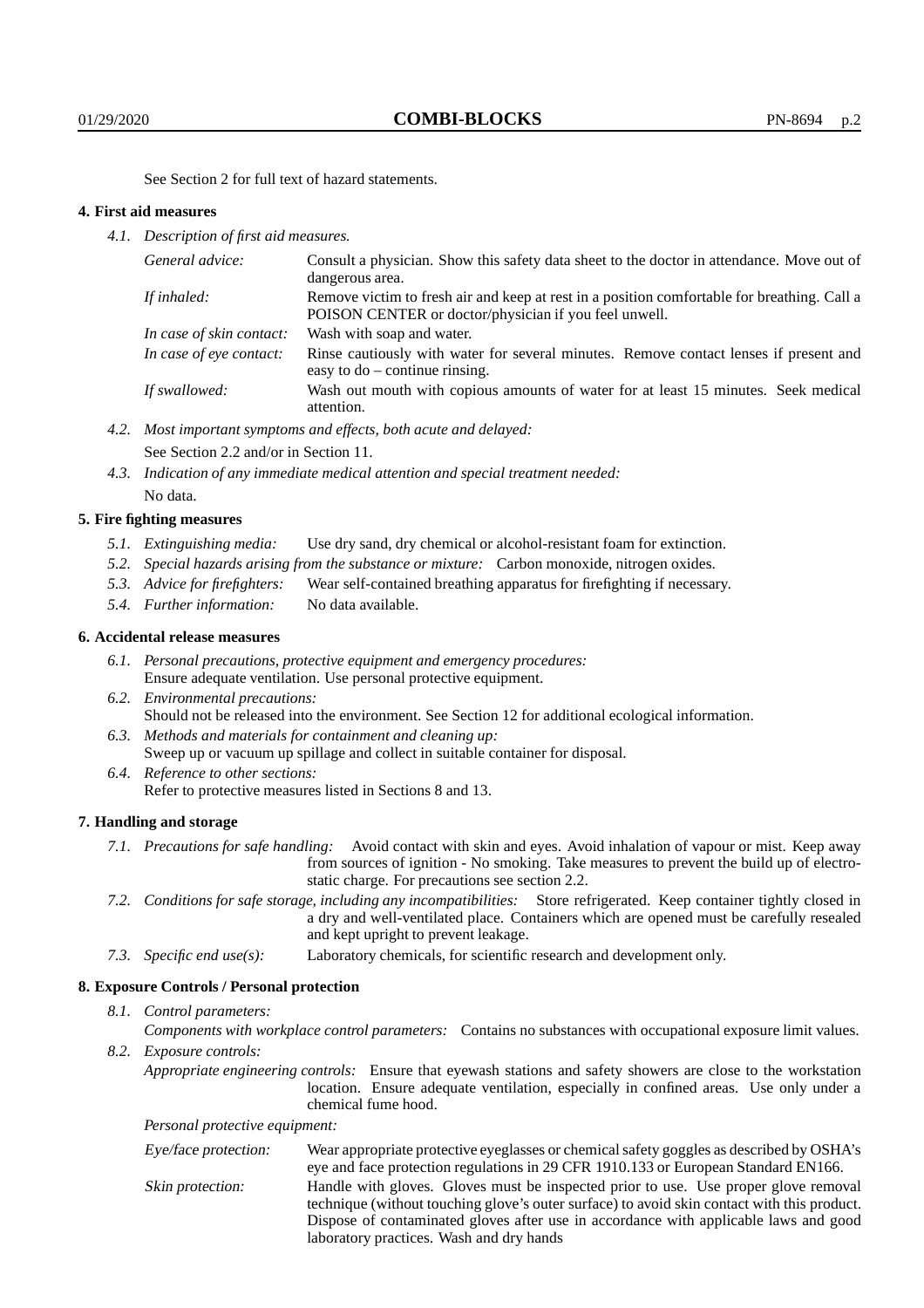| <b>Body Protection:</b> |         | Complete suit protecting against chemicals, Flame retardant antistatic protective clothing.                       |
|-------------------------|---------|-------------------------------------------------------------------------------------------------------------------|
|                         |         | The type of protective equipment must be selected according to the concentration and                              |
|                         |         | amount of the dangerous substance at the specific workplace.                                                      |
| Respiratory protection: |         | No protective equipment is needed under normal use conditions.                                                    |
|                         |         | Control of environmental exposure: Prevent further leakage or spillage if safe to do so. Do not let product enter |
|                         | drains. |                                                                                                                   |

# **9. Physical and chemical properties**

*9.1. Information on basic physical and chemical properties*

| (a)      | Appearance:                                   | No data  |
|----------|-----------------------------------------------|----------|
| (b)      | Odour:                                        | No data  |
| (c)      | Odour Threshold:                              | No data  |
| (d)      | pH:                                           | No data  |
| (e)      | Melting point/freezing point:                 | No date. |
| (f)      | Initial boiling point and boiling range:      | No data  |
| (g)      | Flash point:                                  | No data  |
| (h)      | Evaporatoin rate:                             | No data  |
| (i)      | Flammability (solid, gas):                    | No data  |
| (j)      | Upper/lower flammability or explosive limits: | No data  |
| $\rm(k)$ | Vapour pressure:                              | No data  |
| (1)      | Vapour density:                               | No data  |
| (m)      | Relative density:                             | No data  |
| (n)      | Water solubility:                             | No data  |
| $\circ$  | Partition coefficient: n-octanol/water:       | No data  |
| (p)      | Auto-ignition:                                | No data  |
| (q)      | Decomposition temperature:                    | No data  |
| (r)      | Viscosity:                                    | No data  |
| (s)      | Explosive properties:                         | No data  |
| (t)      | Oxidizing properties:                         | No data  |

*9.2. Other safety information:*

| Formula          | $C_{19}H_{25}BN_2O_2$ |
|------------------|-----------------------|
| Molecular weight | 324.2                 |
| CAS Number       | 1073354-32-1          |

# **10. Stability and reactivity**

- *10.1. Reactivity* No data
- *10.2. Chemical stability* Stable under recommended storage conditions.
- *10.3. Possibility of hazardous reactions* No data
- *10.4. Conditions to avoid*
- *10.5. Incompatible material* No data.
- *10.6. Hazardous decomposition products:*

Hazardous decomposition products formed under fire conditions: Carbon monoxide, nitrogen oxides. Other decomposition products: No data In the event of fire: See Section 5.

# **11. Toxicological information**

*11.1 Information on toxicological effects*

| Acute toxicity:                    | No data available.                |
|------------------------------------|-----------------------------------|
| Skin irritation/corrosion:         | No data available.                |
| Eye damage/irritation:             | Causes serious eye irritation.    |
| Respiratory or skin sensitization: | May cause respiratory irritation. |
| Germ cell mutagenicity:            | No data available.                |
| Carcinogenicity:                   | No data available.                |
| Reproductive toxicity:             | No data available.                |